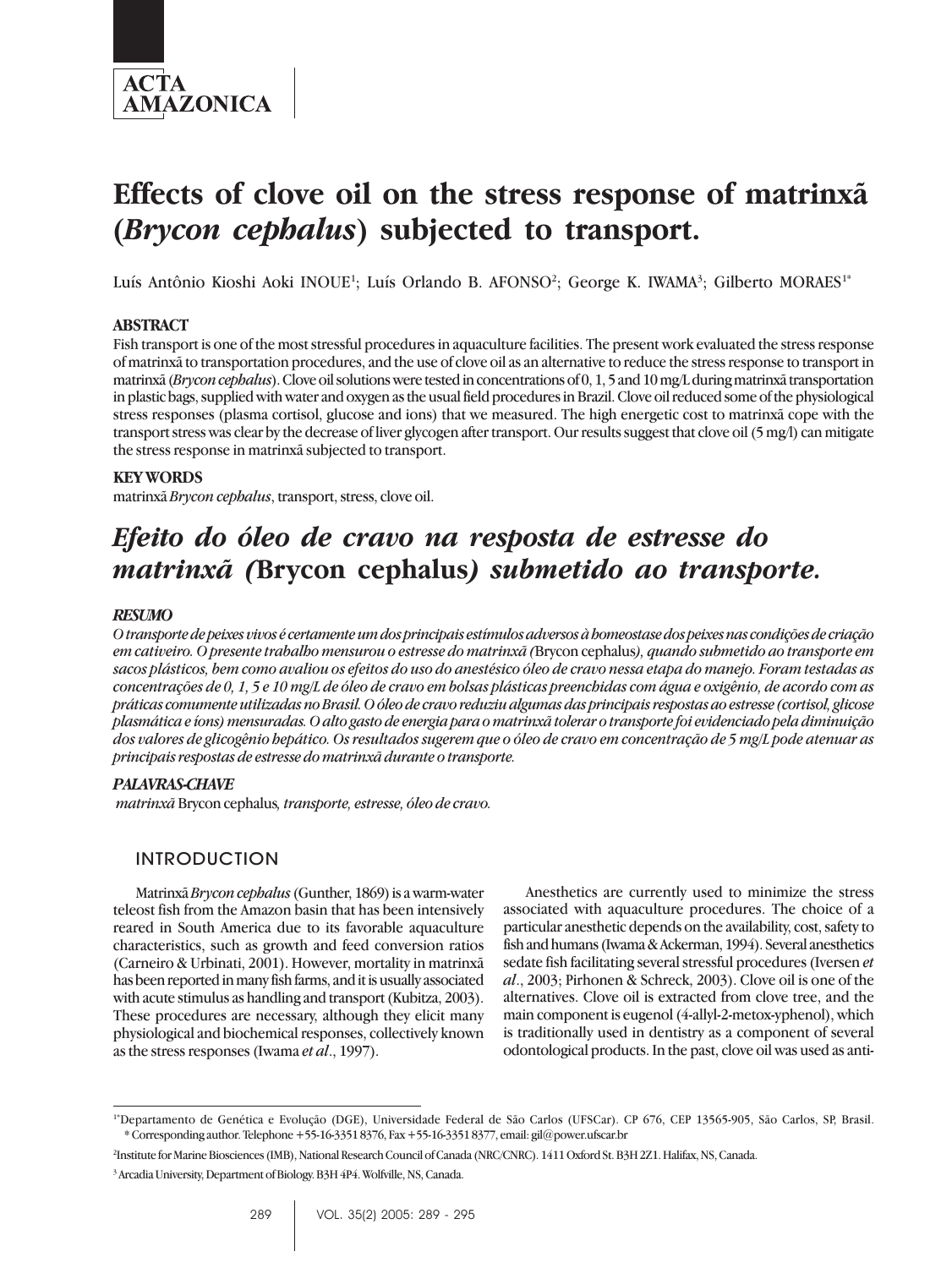

septic and local analgesic for toothache (Soto & Burhanuddin, 1995). The FDA (US Food and Drugs Administration) considers clove oil as a safe substance (Anderson *et al.*, 1997), and it has been used as a food additive. Clove oil is approved for use in aquaculture facilities in Australia, New Zealand, and other Oceania countries with no withdrawal period for human consumption and release of the fishes in the environment (Kildea *et al.*, 2004). However, in North America the FDA does not approve the use of clove oil for aquaculture purposes (Sladky *et al.,* 2001)

Researchers have investigated the effects of clove oil in fishes (Soto & Burhanuddin, 1995; Keene *et al*., 1998; Cho & Heath, 2000; Sladky *et al*., 2001; Tort *et al*., 2002; Woody *et al*., 2002; Small, 2004). A study demonstrating the efficacy of clove oil in matrinxã (Inoue *et al*., 2003), but this work only determined the induction and recovery times to anesthesia.

The use of a natural anesthetic in matrinxã transportation would be an alternative to reduce the stress response that is certainly unavoidable, but it claims for new strategies to ameliorate this species management. Therefore, in this study we examined the effects of clove oil on the stress response of matrinxã subject to transportation.

## MATERIAL AND METHODS

#### Fish

Juveniles matrinxã were purchased from a commercial fish farm and maintained in closed fiberglass tanks with re-circulated water for 4 months. The tanks were  $2\text{-m}^3$  capacity and the water quality parameters were:  $25.7 \pm 0.9$  °C, oxygen  $5.66 \pm$ 0.07 mg/L, conductivity  $74.3 \pm 4.8$  mS.cm and pH 7.0. Fish were fed with commercial pellets (30 % protein), twice a day to satiety. Fish average weight and length were  $80.1 \pm 18.4$  g and  $18.1 \pm 1.4$  cm, respectively.

#### Experiment I

A preliminary study was done to determine whether clove oil would affect cortisol response in matrinxã subjected to transport. Clove oil was obtained from the local market as pharmaceutical grade product, and an alcoholic solution was prepared to evade the clove oil hydrophobic traits. One part of clove oil was diluted in 20 parts of 100 % ethanol. Clove oil density was approximately 1000 mg/mL (National Toxicology Program, 2002), and final clove oil alcoholic solution was 50 mg/mL.

Clear plastic bags  $(50 \times 85 \text{ cm})$  were filled with water  $(10 \text{-L})$ , and the respective amount of clove oil (previously diluted in alcohol) was added to obtain the following final concentrations: 0, 1, 5, and 10 mg/L. Forty matrinxã were netted from the holding tanks and transferred to four plastic bags (equally distributed) corresponding to approximately 80 g/L, which is the density usually used to transport matrinxã (Urbinati *et al*., 2004). Pure oxygen was supplied to the bags, which were sealed, placed in a transport truck and driven around for a

period of 4 hours (from 10 am to 2 pm). At the end of the transportation, all the fish from each bag were sampled for posterior plasma cortisol and glucose analysis. Two control groups were performed; one at the beginning of the transportation and the other at the end of it. In both cases, ten fish were sampled from the holding tanks for the same analysis and were called CB and CA respectively.

#### Experiment II

The results from experiment I revealed that clove oil in concentration of 5 mg/L could be suitable to attenuate the cortisol and glucose responses. Therefore, in experiment II, we tested this dose, and we analyzed the main aspects of the primary and secondary stress responses (plasma cortisol, glucose, total ammonia, lactate, protein and ions and liver glycogen). In this study two groups (with 3 replicates and 10 fish in each bag) were compared: control (no anesthetic) and clove oil (5 mg/L). Additionally, before transferring the fish to the bags, 10 animals from the holding tank were sampled (Unstressed group). Experimental conditions were the same as described for experiment I.

At the end and the beginning of transport period, the water temperature, dissolved oxygen and pH were electrometrically measured. Water samples were also collected and frozen for posterior analyses of total ammonia by nesslerization (Gentzkow & Masen, 1942).

#### Fish sampling

Fish were killed by a sharp blow to the head. Weight (g) and length (cm) were recorded from each fish, and blood (0.5-1.0 mL) was collected from the caudal vein using heparinized 3 mL syringes. Blood aliquots were centrifuged at 12000 g for 3 min to collect plasma. The whole liver was quickly removed from each fish and immediately frozen in liquid nitrogen. Plasma and livers were stored at  $-20$  °C until assays. Except for plasma cortisol (n=6), the other analyses were performed in all fish from each treatment.

#### Biochemical determinations

Plasma glucose levels (mg/dL) were measured in duplicate using a modified Trinder (1969) enzymatic assay available in kit form (Sigma, Mississauga, ON, Canada). The absorbance was read on a Molecular Devices SpectraMax 340PC microplate reader (1 [control Y] = 525 nm). Plasma cortisol levels were measured in duplicate using an enzyme-linked immunosorbent assay kit from the Neogen Corporation (Lansing, MI, USA). Cortisol was measured directly from plasma samples on a microplate reader ([control Y] =  $450$  nm). Plasma aliquots (100 ml) were disrupted in 1 mL TCA (20 % Tri chlor acetic acid) and centrifuged at 12000 g for 3 min. Total ammonia (Gentzkow & Masen, 1942) and lactate (Harrower & Brown, 1972) were determined according colorimetric methods. Other plasma aliquots were used for protein determinations according to Lowry *et al.* (1951). Plasma sodium (Na<sup>+</sup>) and potassium (K<sup>+</sup>)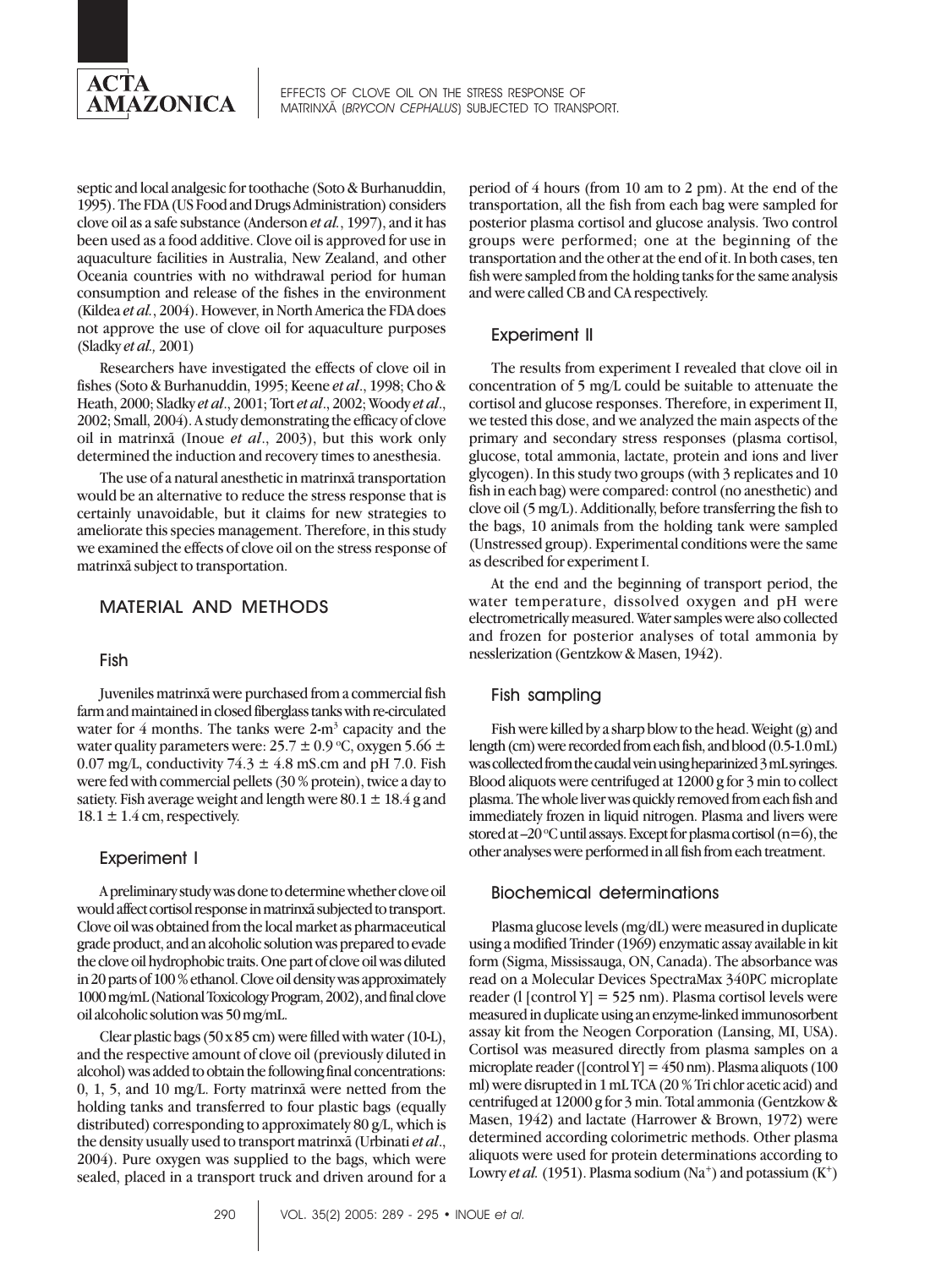

were quantified through flame photometry (Digimed-DM61). Plasma chloride was determined according a chlorimetric method (APHA, 1980). Liver samples were also collected, and disruption was held in alkaline conditions at 100 ºC. Glycogen determinations were according to Bidinotto *et al.* (1997).

## Water quality analyses

Temperature and dissolved oxygen were measured using an YSI model 55 oxygen meter. pH was measured in a Oreon model 710A pH meter. Water total ammonia was determined by nesslerization by a colorimetric method (Gentzkow & Masen, 1942).

#### Statistical analysis

All data are represented as mean  $\pm$  SEM. The data were submitted to ANOVA, and the Tukey test was used to discern differences among the means  $(P<0.05)$ .

## RESULTS

No fish mortality was observed in the course of transportation.

## Experiment I

Plasma cortisol levels were higher in all groups subjected to transportation (Table 1). The data also showed that fish transported in bags containing clove oil in the concentration of 1 mg/L presented the highest cortisol values. Fish subjected to transport in bags containing clove oil in concentration of 5 and 10 mg/L showed lower cortisol levels than fish transported in bags with no clove oil addition. However, these cortisol values were higher than both controls (CB and CA). The results of plasma glucose levels followed the same pattern of cortisol (Table 1). Fish were apparently tranquilized having reached the stage I of anesthesia (Woody *et al.*, 2002) during transport.

#### Experiment II

Plasma cortisol levels were significantly higher in all fish subjected to transport (Fig 1A). However, plasma cortisol levels in fish transported in bags containing clove oil (5 mg/ L) were significantly lower than fish transported without anesthetic (0 mg/L).

Plasma glucose levels in the group transported without clove oil were significantly higher than control before and fish transported in bags containing 5 mg/L of clove oil (Fig 1B). There was no significant difference in glucose levels between the unstressed fish and the group transported in clove oil solution.

Plasma lactate levels in the group transported without clove oil were significantly higher than the unstressed and fish transported in bags containing 5 mg/L of clove oil (Fig 2A). There was no significant difference in lactate levels between the unstressed and the transported fish in the bags with clove oil addition.

Plasma ammonia levels were significantly higher in all fish subjected to transport (Fig 2). Plasma ammonia levels in transported fish in bags containing clove oil (5 mg/L) were significantly lower than fish transported with no anesthetic (0 mg/L). However, fish from clove oil group had significant plasma ammonia increase when compared with the unstressed fish.

Plasma protein levels were similar in all groups (Fig. 2C). Hepatic glycogen levels were significantly lower in the groups subjected to transport, and there was no significant difference in the levels between transported fish in bags containing clove oil  $(5 \text{ mg/L})$  or not  $(0 \text{ mg/L})$  (Fig 2D).

Plasma sodium was similar in all groups (Fig 3). However, chloride and potassium levels were significantly lower in fish transported without clove oil addition (0 mg/L). There was no significant difference in the levels between the transported fish in bags containing clove oil (5 mg/L) and the unstressed groups.

Water quality parameters were the same in the unstressed fish during the experiments. During the transportation total ammonia increased, and pH decreased in all the bags (Table 2). As previously tested, clove oil addition to the water has no effect on its quality parameters.

## **DISCUSSION**

Transport stress has been documented in several fish species. Usually the transport procedures promote changes in the physiological indicators of the stress such as cortisol, glucose, and ions (Wandelaar-Bonga, 1997). As transport is unavoidable in aquaculture, it is important to investigate strategies to minimize the physiological changes associated with this procedure. In this study, we examined the effects of clove oil (5mg/L) on a 4-h transport of juvenile matrinxã. Our results demonstrated that clove oil alleviated most of the measured aspects of the stress response when compared with transported fish with no anaesthetic.

The control group (transport without anaesthetic) showed an increase in plasma cortisol levels when compared with both

**Table 1 -** Effect of clove oil on the plasma cortisol (ng/mL) and glucose (mg/dL) of matrinxã submitted to transportation in plastic bags. Unstressed groups (CB-control before and CA-control after) were separately sampled before and after stressors. Different upper-script letters means significantly different at  $p<0.05$  in the rows.

| <b>Treatment</b> | Unstressed    |                 | Unstressed     |                |                |                 |
|------------------|---------------|-----------------|----------------|----------------|----------------|-----------------|
| Plasma           | <b>CB</b>     | 0 ppm           | ppm            | 5 ppm          | $10$ ppm       | <b>CA</b>       |
| Cortisol         | $12.2 + 1.8c$ | $26.3 \pm 1.2a$ | $30.7 + 5.2a$  | $23.8 + 1.7$ h | $22.0 + 1.5$ h | $11.7 \pm 1.2c$ |
| Glucose          | $95.5 + 3.7d$ | $163.3 + 3.3h$  | $180.0 + 3.4a$ | $133.3 + 2.5c$ | $155.5 + 2.9b$ | $95.5 + 1.8$ d  |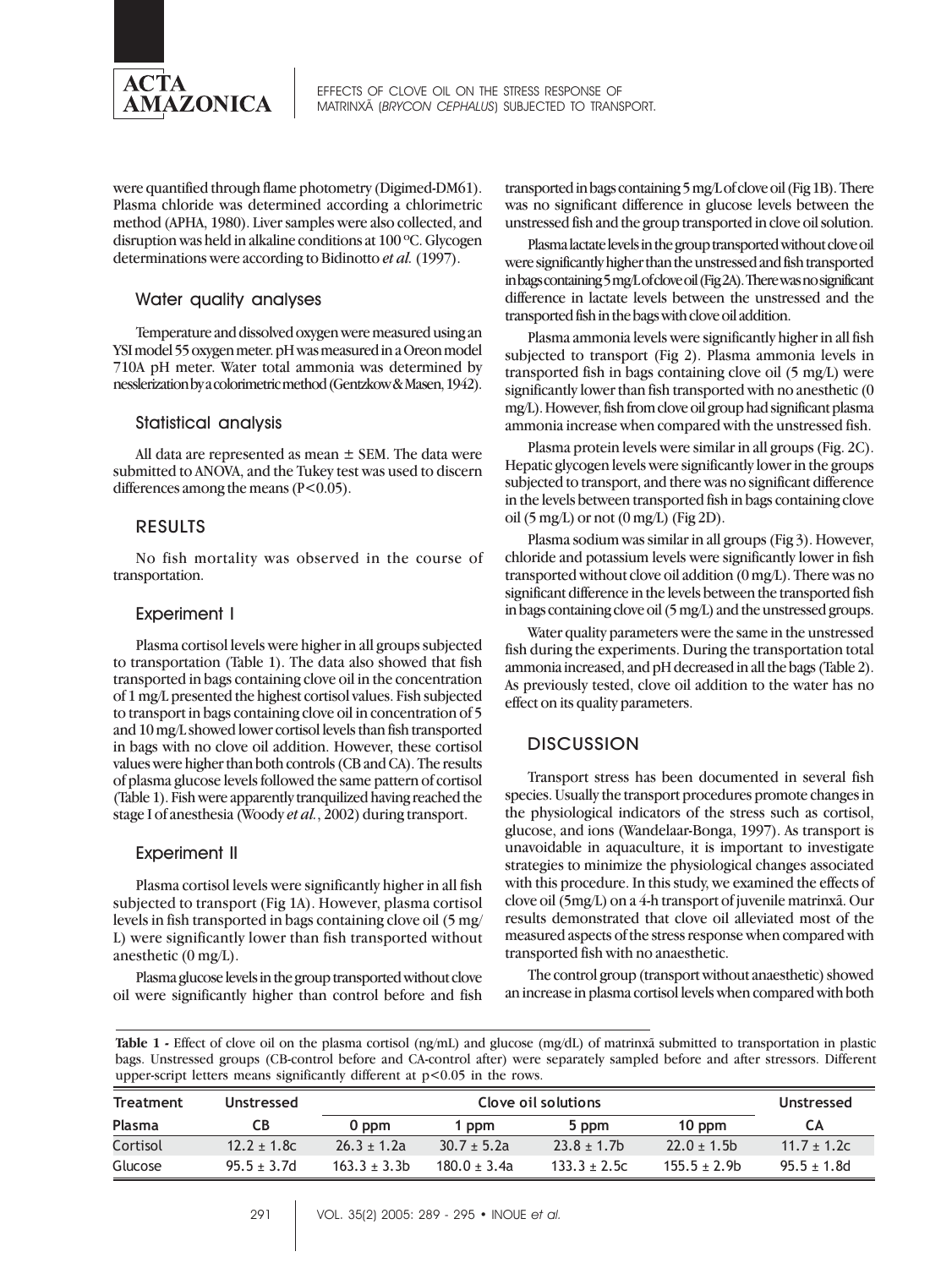

unstressed (not subjected to handling or transportation) and transported fish in bags containing clove oil solution (5 mg/l). Although clove oil attenuated the cortisol response, it did not abolish it completely. In our study, fish were exposed to a 4-h transport in a low concentration of clove oil (5 mg/L). Most of the studies have exposed fish to higher concentrations of clove oil (10-140 mg/L) for shorter periods (1-30 minutes) (Iversen *et al*. 2003; Small, 2004; Woody *et al.*, 2002; Keene *et al*., 1998). Some of these studies have shown that the cortisol response can be prevented when fish are exposed to high



**Figure 1** - Effect of clove oil on plasma cortisol and glucose of matrinxã submitted to transport. Clove oil was used in the concentration of 5 mg/L, Control group had no clove oil addition, Unstressed group were neither subjected to handling nor transport.



**Figure 2** - Effect of clove oil on plasma lactate, total ammonia, protein and liver glycogen. Clove oil was used in the concentration of 5 mg/L, Control group had no clove oil addition, Unstressed group were neither subjected to handling nor transport.

doses of clove oil. For instance, Atlantic salmon did not elicit cortisol response when exposed to 20-100 mg of clove oil/l during a 30 min exposure (Iversen *et al*., 2003). Catfish also responded in a similar way when exposed to 100 mg of clove oil/L (Small, 2004). Study with Atlantic salmon demonstrated that exposure to 10 mg/L of clove oil prevented the cortisol response only during the first 10 min of exposure. After that, plasma cortisol levels significantly increased, but the values were lower (attenuated response) than fish not exposed to clove oil (Iversen *et al*., 2003). Although in our study we did not measure cortisol levels throughout the 4-h transport, we observed attenuation on the cortisol response in fish transported in bags containing clove oil. The mechanism of how clove oil affects the cortisol response is not known. Iversen *et al*. (2003) speculated that clove oil may block the transmission of sensory information to the hypothalamus, and therefore high concentrations of anesthetics prevent the activation of the hypothalamus-pituitary-interrenal (HPI) axis more effectively than lower concentrations. So the cortisol response may be prevented (Iversen *et al.*, 2003).

The use of clove oil prevented the usual increase in plasma glucose levels associated with fish transport. Similarly, Iversen *et al*. (2003) showed that Atlantic salmon did not increase plasma glucose levels during 30 min exposure to different concentrations of clove oil. Cortisol is thought to be one of the mediators of the increase in plasma glucose levels seen in stressful events (Barton *et al.*, 2002). It may be possible that the lack of glucose response in fish exposed to clove oil was due to the attenuation of the cortisol response by clove oil.

Fish transport in plastic bags containing clove oil prevented plasma lactate rise that is usually seen when oxygen is not available for aerobic cell metabolism (Iversen *et al*., 2003). It usually takes place after stressful events that involve elevated muscular activity like burst swimming or severe exercise (Barton *et al*. 1998). In



**Figure 3** - Effect of clove oil on the ionic balance of matrinxã submitted to transportation in plastic bags. Clove oil was used in the concentration of 5 mg/L (Clove). Control group (Cont) had no clove oil addition. Unstressed group (Unst) were neither subjected to handling nor transport.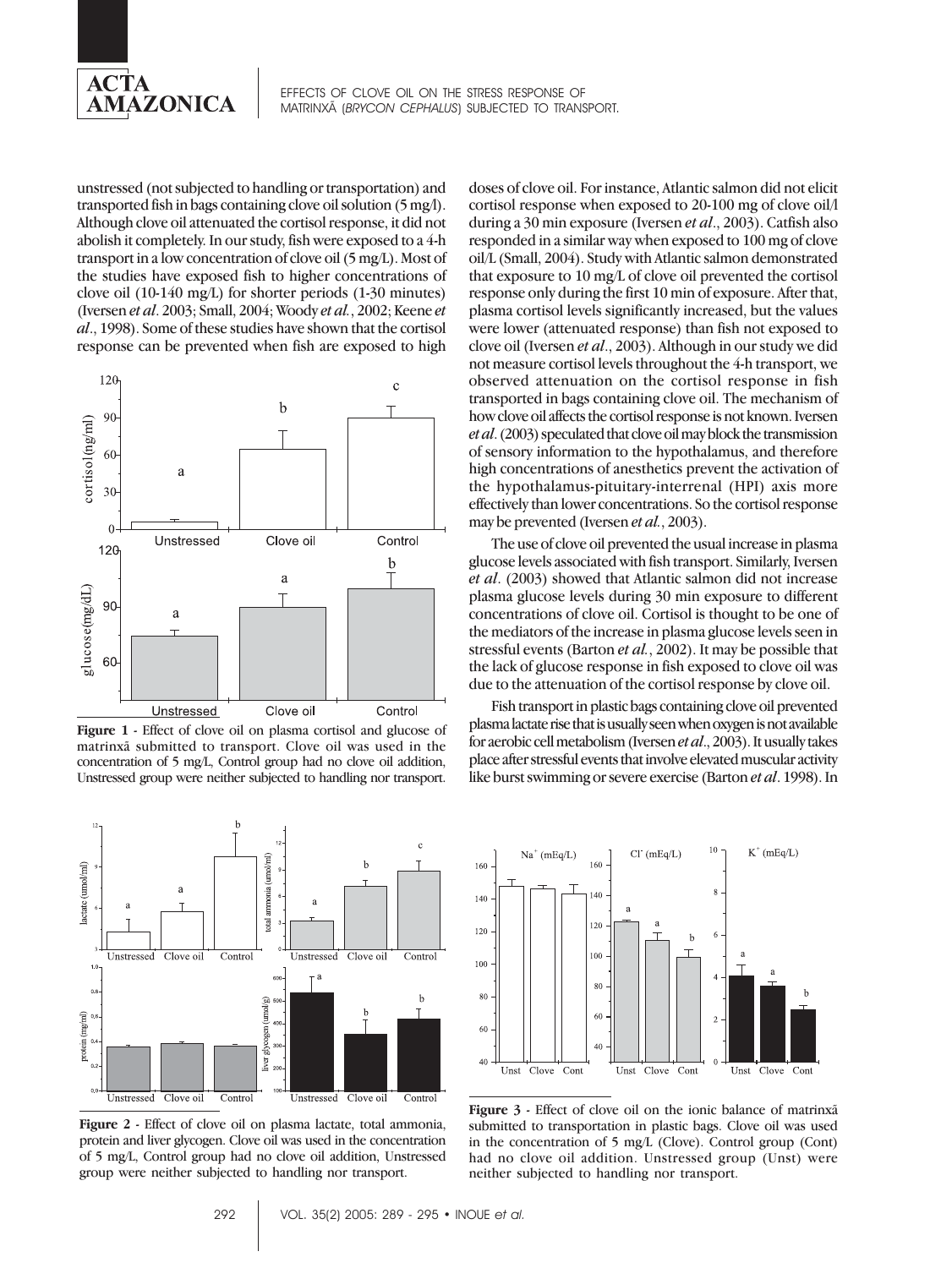

**Table 2 -** Effect of clove oil on water quality of transport in matrinxã. Fish transport was held in plastic bags (50 x 85 cm) containing 10 L of water (fish density of 80 g/L) during 4 h. Non-ionized ammonia (NH<sub>3</sub>) were calculated from total ammonia according to the pH and temperature values. Different upper-script letters means significantly different at  $p<0.05$  in the columns.

| <b>Transport</b><br>condition | Total ammonia<br>$NH3 + NH4 + mg/L$ | Unionized ammonia<br>NH, mg/L | рH              | Temperature °C | Oxygenmg/L        |
|-------------------------------|-------------------------------------|-------------------------------|-----------------|----------------|-------------------|
| Unstressed                    | $0.87 \pm 0.12b$                    | $0.05 \pm 0.01$               | $7.8 \pm 0.4a$  | $24.1 \pm 0.1$ | $5.03 \pm 0.2$    |
| Clove oil                     | $7.97 \pm 0.52a$                    | $0.04 \pm 0.01$               | $6.8 \pm 0.06$  | $24.1 \pm 0.1$ | $19.31 \pm 0.52a$ |
| Control                       | $8.07 \pm 1.05a$                    | $0.04 \pm 0.02$               | $6.7 \pm 0.2$ b | $24.1 \pm 0.1$ | $16.89 \pm 1.25b$ |

this study, the lack of lactate response was probably due to the apparent lower muscular activity in fish exposed to clove oil. However, the decreased muscular activity, likely did not interfere with the respiration and ventilation ratios. Decrease on these parameters are frequently associated with anesthetics used in high concentration, which causes the decreased availability of oxygen to the cells, and therefore eliciting the increase of plasma lactate, a by-product of the anaerobic metabolism (Barton *et al*., 2002). Atlantic salmon only showed slight increase in plasma lactate levels 30 min after exposure to 10 mg of clove oil/L, and the time of increase was related to the higher stages of anesthesia reached at that time (3a: total loss of equilibrium – fish usually turn over but retain swimming ability) (Iversen *et al*., 2003).

Our results indicated that transporting fish with or without clove oil increased plasma ammonia levels. However, the increase was attenuated by clove oil. In fish, nitrogen is excreted as ammonia mainly via diffusion of unionized ammonia (NH $_3$ ) across the gills (Wright, 1993). It is known that high levels of ammonia in the water will likely reduce the NH $_{\rm_{3}}$  gradient between fish blood and water. It is possible that the increased total ammonia levels in the water (Table 2) impaired the ammonia excretion, and consequently increased plasma ammonia levels.

Plasma protein levels were similar in all treatments. Although plasma protein level is not a very sensitive stress indicator, it usually shows some internal water unbalance and possibly osmoregulatory problems (Barton *et al.*, 2002).

Juvenile matrinxã subjected to a 4-h transport showed marked liver glycogen depletions. Decreased glycogen reserves are usually associated with exhaustive activities. It is difficult to explain why the fish exposed to the anesthetic (which did have their movements decreased) showed the same depletion of hepatic glycogen store. This should indicate that the demand of energy to cope with the anesthetic processes was similar among handled fish and that handled plus anesthetic. Such assumption is supported by the similar pattern of plasma ammonia increase observed in the both group of fish. The glycogen depletion in transported fish without anesthetic makes sense, since the animals had increased muscular activity. Furthermore, these animals catabolized glucose through anaerobic strategy since their plasma lactate levels increased drastically. The levels of liver glycogen stores allow us to suppose that the presence of clove oil, in spite of reducing the levels of plasma cortisol, is still working as significant stressor. Moreover, the content of liver glycogen is a good parameter to infer the stress response since it be associated to other metabolites.

Our study also showed clove oil prevented the usual ions concentrations decreases associated with transportation. Several studies in freshwater fish have demonstrated decreased plasma chloride levels in animals subjected to transport (Barton *et al*., 2002; Forsberg *et al*., 2001; Mazik *et al*., 1991). A study with matrinxã showed that addition of marine salt (NaCl) to the water can also minimize the loss of ions during transportation (Carneiro & Urbinati, 2001). This, however, may not be valid for all species, since in walleyes (*Sander vitreus*) addition of salt (0.5%) did not prevent the decrease in plasma chloride (Carmichael *et al.*, 2001).

It is believed that the use of anesthetics in fish transport may reduce the fish activity and the ammonia excretion through the gills. Consequently, clove oil would provide better water quality for transport, and larger amounts of fish could be transported in the same container (Kubtiza, 1998, Kubitza, 2003). However, the results of the water analysis in this study demonstrated that during transport the water quality deteriorated in all treatments, and the anesthetic addition did not attenuate the water deterioration as expected (Table 2). Water pH decreased after the 4-h transport in the plastic bags probably as a result of CO<sub>2</sub> accumulation. Bohr Effect is evident in the water of fish transport in Brazil because the waters are softly acidic (Esteves, 1988). The pH influences the toxicity of several substances including total ammonia, which is present in the water as two forms: un-ionized (NH $_{\rm 3}$  – toxic to the fish, it diffuses easily across the gills) and ionized (NH<sub>4</sub>). At low pH, un-ionized ammonia represents a small portion of the total ammonia (Boyd, 1982). Although in our study the levels of total ammonia increased during transportation (Table 2), the levels of un-ionized ammonia were low (due to the reduction in the pH) and probably were not toxic to the fish. Furthermore, water temperature was constant avoiding another variant of ammonia toxicity. We also had high dissolved oxygen levels (Table 2), which was due to the fact we saturated the bags with pure oxygen as usually fish farmers do in field conditions. However, the over oxygen saturation condition in the bags apparently did not have any deleterious effect on matrinxã.

In summary, this study suggests that the use of clove oil attenuated the stress response in matrinxã during transportation. Overall, from the ten physiological parameters we measured, four responses were prevented (glucose, lactate, chloride, and potassium), two were attenuated (plasma cortisol and ammonia), and two were not altered (sodium and protein). However, clove oil did not prevent depletion in hepatic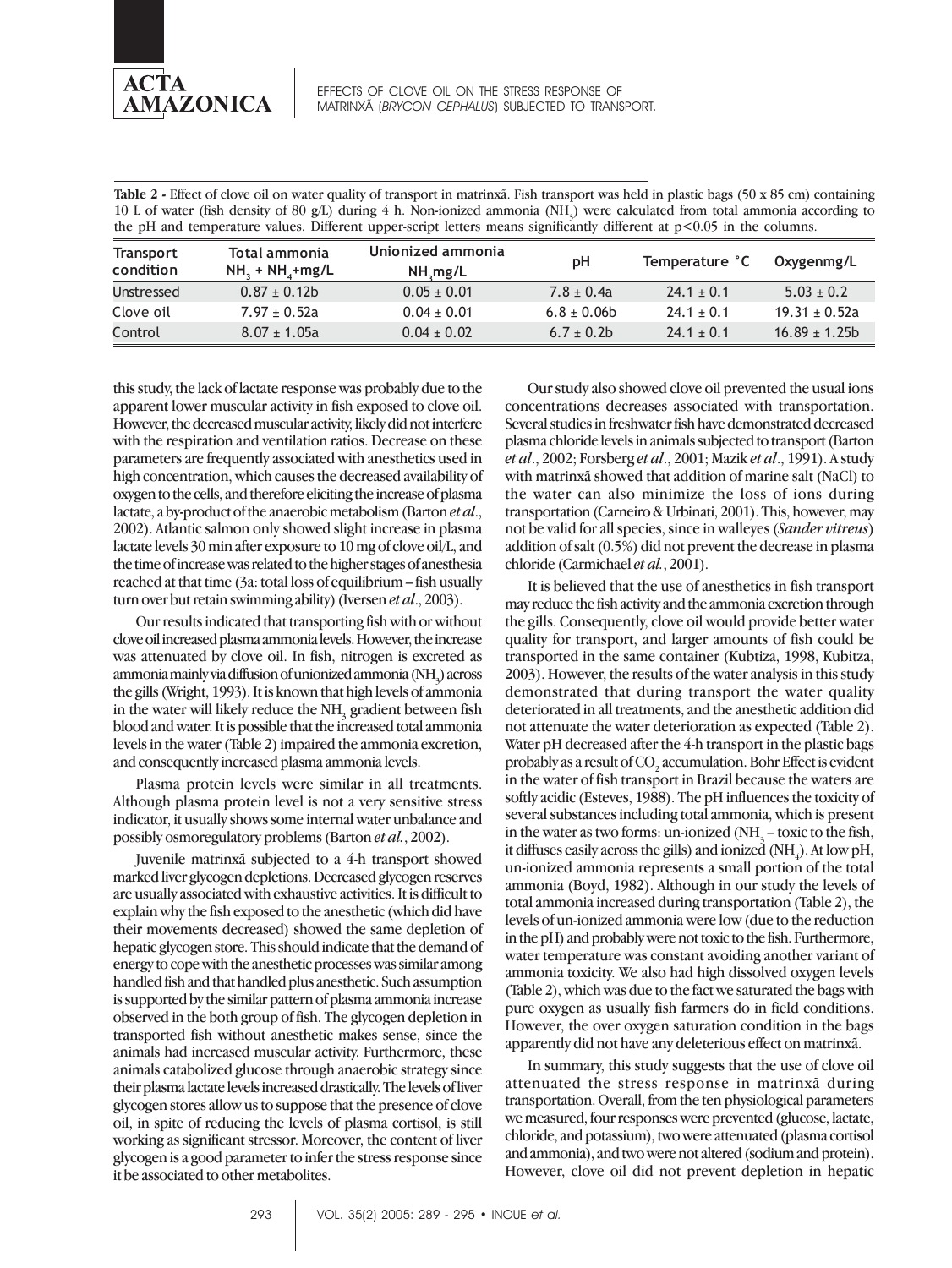

glycogen levels. Further studies are required to understand the physiological responses of matrinxã exposed to clove oil during other periods of transport and recoveries. Assessments of clove oil for aquaculture purposes have to be encouraged because this natural anesthetic is becoming more evident as a safe and low-cost alternative.

## ACKNOWLEDGEMENTS

The authors thanks the "Conselho Nacional de Desenvolvimento Científico e Tecnológico (CNPq 141595/01- 9)" and "Coordenação de Aperfeiçoamento de Pessoal de Nível Superior (Capes BEX 1154/03-6)" which partially supported this work. We are also thankful to Institute for Marine Biosciences (IMB) of the National Research Council of Canada (NRC-CNRC) for the cortisol assays, and our friends from the Federal University of São Carlos (DGE/UFSCar) for logistical assistance in the experiments.

## LITERATURE CITED

- Anderson, W.G.; Mckinley, R.S.; Colavecchia, M. 1997. The use of clove oil as an anesthetic for rainbow trout and its effects on swimming performance. *North American Journal of Fisheries Manegement*, 17 (2): 301-307.
- APHA. 1980. *Standard methods for determinations of water and wastes*. 12<sup>th</sup> edition. Join Editorial board, Washington, DC, 543 p.
- Barton, B.; Rahn, A.B.; Feist, G.; Bolling, H.; Schreck, C.B. 1998. Physiological stress responses of the freshwater chondrostean paddlefish (*Polyodon spathula*) to acute physical disturbances. *Comparative Biochemestry and Physiology A*, 120 (2): 355-363.
- Barton, B.; Morgan, J.D.; Vijayan, M.M. 2002 Physiological and condition-related indicators of environmental stress in fish. *In*: Adams S.M. (Ed.). *Biological indicators of aquatic ecosystem stress*. American Fisheries Society, Bethasda. p. 111-148.
- Bidinotto, P.M.; Souza, R.H.S.; Moraes, G. 1997. Hepatic glycogen in eight tropical freshwater teleost fish: A procedure for field determinations of microsamples. *Boletim Técnico do Cepta*, 10: 53-60.
- Boyd, C.E. 1982. *Water Quality Management for Pond Fish Culture. Developments in Aquaculture and Fisheries Science 9*. Elsevier Science Publishers, Amsterdam. 456 p.
- Carmichael, G.J.; Tomasso, J.R.; Schwedler, T.E. 2001. Fish transportation. In: Wedemeyer, G.A. (Ed.). *Fish Hatchery Management*. 2nd edition. American Fisheries Society, Bethesda, Maryland. pp. 641-660.
- Carneiro, P.C.F.; Urbinati, E.C. 2001. Salt as a stress response mitigator of matrinxã *Brycon cephalus* (Gunther, 1869) during transport. *Aquaculture Research*, 32: 297-304.
- Cho, G.K.; Heath, D.D. 2000. Comparison of tricaine methanesulphonate (MS222) and clove oil anaesthesia effects on the physiology of juvenile chinook salmon *Oncorhynchus tshawytscha* (Walbaum). *Aquaculture Research*, 31: 537-546.
- Esteves, F. 1988. *Fundamentos de Limnologia*. Ed. Interciência-Finep, Rio de Janeiro. 575p.
- Forsberg, J.A.; Summerfelt, R.C.; Barton, B. 2001. Physiological and Behavioral Stress Responses of Walleyes Transported in Salt and Buffered-Salt Solutions. *North American Journal of Aquaculture*, 63 (3): 191-200.
- Gentzkow, C.J.; Masen, J.M. 1942. An accurate method for the determination of blood urea nitrogen by direct nesslerization. *Journal of Biological Chemistry*, 143: 531-544.
- Harrower, J.R.; Brown, C.H. 1972. Blood lactic acid. A micromethod adaptes to field collection of microliter samples. *Journal of Applied Physiology*, 32(5): 224-228.
- Inoue, L.A.K.A.; Santos-Neto, C.; Moraes, G. 2003. Clove oil as anaesthetic for juveniles of matrinxã *Brycon cephalus* (Gunther, 1869). *Ciência Rural*, 33 (5): 943-947.
- Iversen, M.; Finstad, B.; McKinley; Eliassen, R. 2003. The efficacy of metomidate, clove oil, aqui-s and benzoak as anesthetics in atlantic salmon (*Salmo salar* L.) smolts, and their potential stress-reducing capacity. *Aquaculture*, 221: 549-566.
- Iwama, G.; Ackerman, P. 1994. Anaesthetics. In: Hochachka, P.; Mommsen, D. (Eds.). *Analytical techniques in biochemistry and molecular biology of fishes*, 3: 1-15. Elsevier Science, Amsterdan.
- Iwama, G.; Pickering, A.D.; Sumpter, J.P.; Schreck, C.B. 1997. *Fish stress and health in aquaculture*. Cambridge University Press, 1 ed. Cambridge, 545 p.
- Keene, J.L.; Noakes, D.L.G.; Moccia, R.D.; Soto, C.G. 1998. The efficacy of clove oil as an anesthetic for rainbow trout *Oncorhynchus mykiss* (Walbaum). *Aquaculture Research*, 29 (2): 89-101.
- Kildea, M.; Allan, G.; Kearney, R. 2004. Accumulation and clearance of the anesthetics clove oil and Aqui-S™ from the edible tissue of silver perch (*Bidyanus bidyanus*). *Aquaculture*, 232: 265-277.
- Kubitza, F. 1998. Técnicas de transporte de peixes vivos. Aqua & Imagem. Campo Grande MS. 44p.
- Kubitza, F. 2003. Amenizando as perdas de alevinos após o manejo e transporte. *Panorama da Aqüicultura*, 13: 15-25.
- Lowry, D.H.; Rosenbrough, N.J.; Far, A.L.; Randal, R.J. 1951. Protein measurement with folin phenol reagent. *Journal of Biological Chemistry*, 193: 265.
- Mazik, P.M.; Simco, B.A.; Parker, N.C. 1991. Influence of water hardness and salts on survival and physiological characteristics of stripped bass during and after transport. *Transactions of the American Fisheries Society*, 120: 121-126.
- National Toxicology Program. 2002. Clove oil. Captured on May 23. Online. Available on the Internet http://ntpserver.niehs.nih.gov/
- Pirhonen, J.; Schreck, C.B. 2003. Effects of anesthesia with MS 222, clove oil and CO2 on feed intake and plasma cortisol in steelhead trout (*Oncorhynchus mykiss*). *Aquaculture*, 220 (1-4): 507-514.
- Soto, C.; Burhanuddin, S. 1995. Clove oil as a fish anaesthetic for measuring length an weight of rabitfish (*Siganus lineatus*). *Aquaculture***,** 136: 149-152.